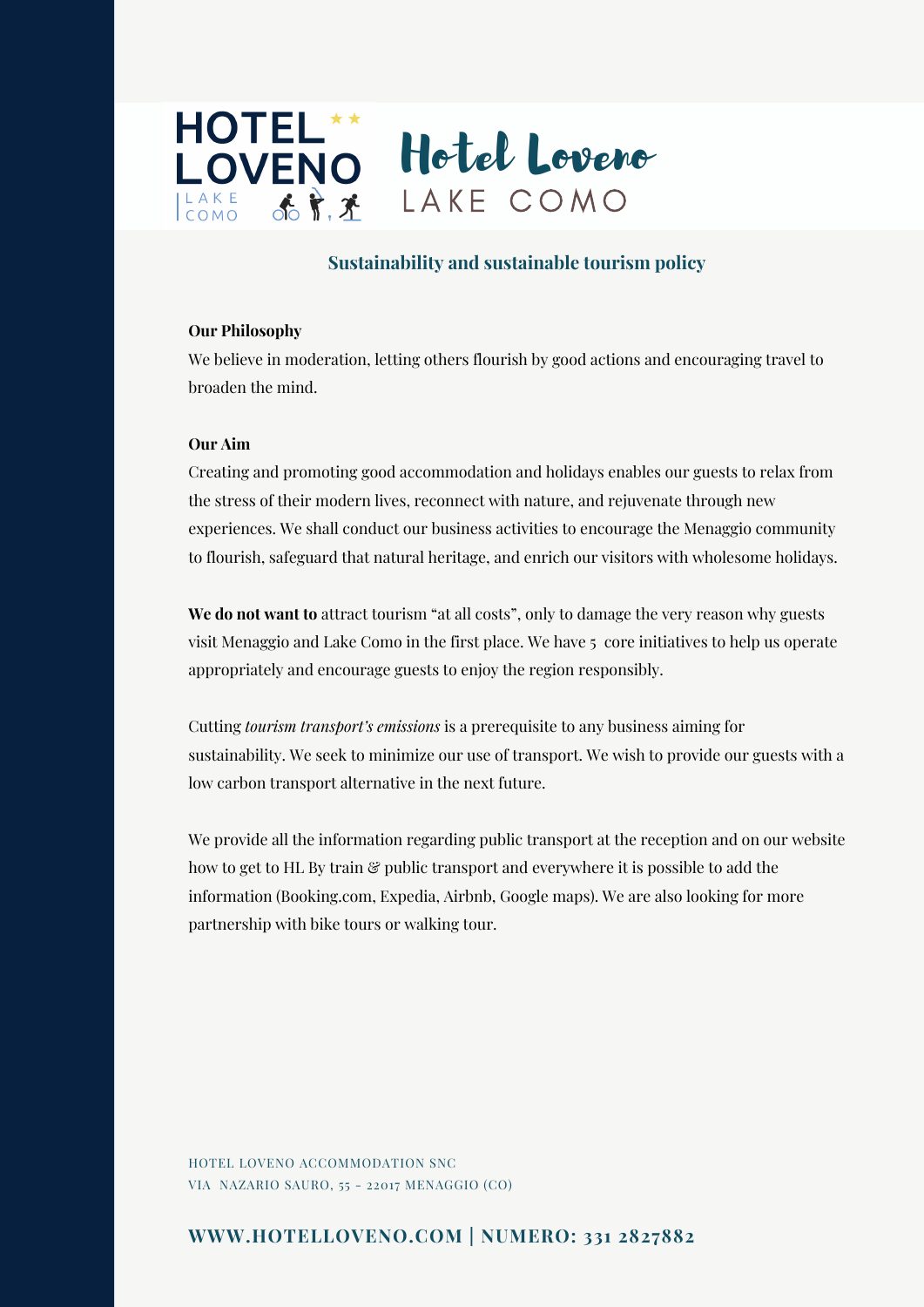

# **Sustainability and sustainable tourism policy**

### *Environmental sustainability our goal is to minimise waste*

The possibility of separate waste collection for both guests and ourselves, from the beginning paper, plastic, glass and we also put compost (this year we only put grass cuttings in our compost bin as the town collected the rest);

- *Waste reduction*: Instead of individual bars of soap, we put liquid soap in dispensers (maybe now at the end of the season, we have found the right dispensers!);
- *Plastic reduction*: we use mostly glass bottle of water as a welcome drink, bar/ restaurant drink and more. The guests need to specify a plastic bottle of water if they want any.
- *Paper-reduction*: cloth tablecloths instead of paper tablecloths, we have kept only the leftover paper for now and use it outside as we had to finish our stocks; instead of handing out the paper timetable, we printed and laminated one that guests are happy to photograph;

We joined a *tree vs room cleaning programme*, and even this year, we have had a response. We practically give a previously purchased tree to the person who chooses not to have their room cleaned. it is called up2you https://business.u2y.it/

### **Create a stronger Community of Menaggio and Lake Como area**

We will help build the local community's capacity to be more sustainable by supporting the local association (PromoMenaggio) and local producers, sponsoring cultural activities and donating funds to local causes.

HOTEL LOVENO ACCOMMODATION SNC VIA NAZARIO SAURO, 55 - 22017 MENAGGIO (CO)

### **WWW.HOTELLOVENO.COM | NUMERO: 331 2827882**